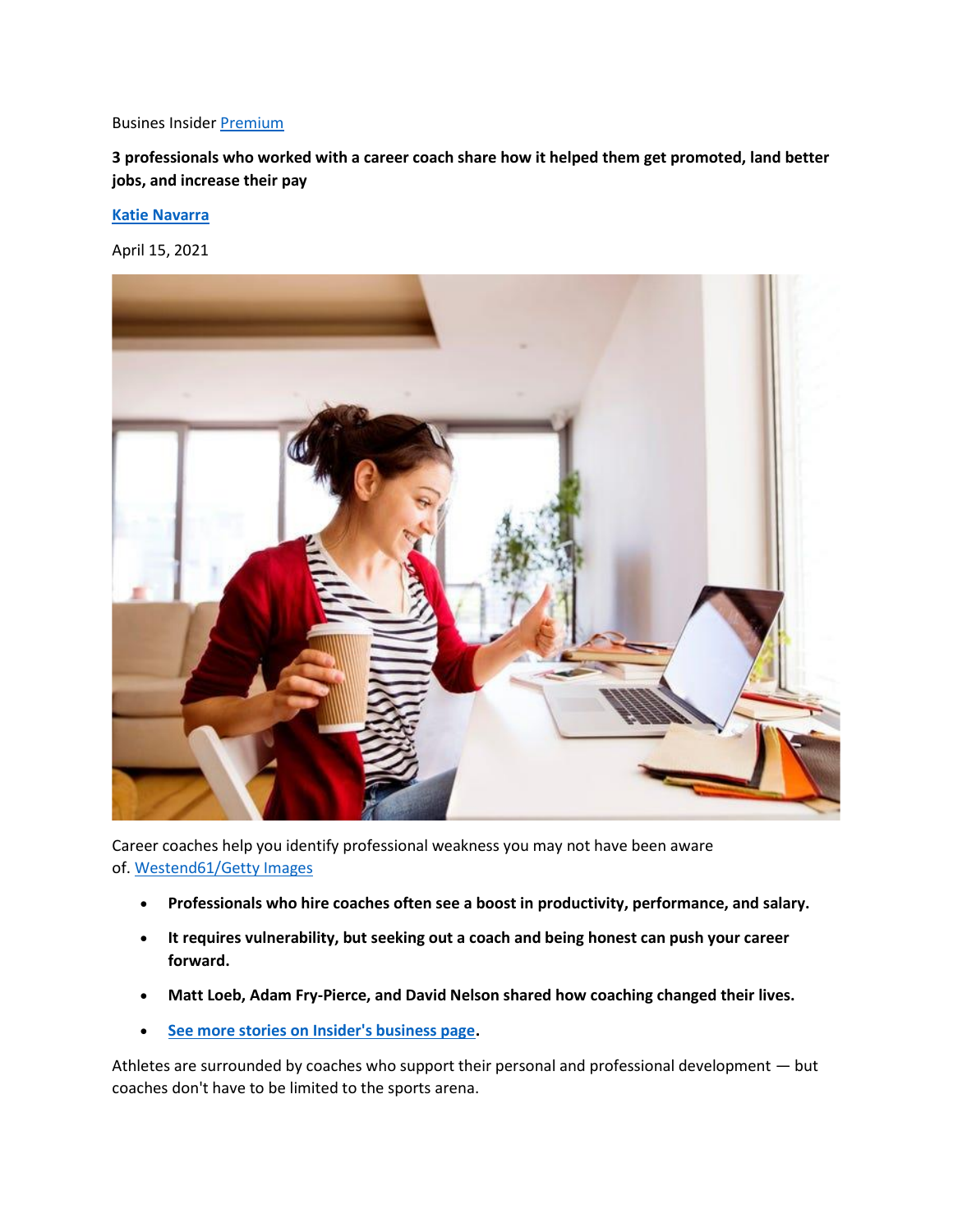In 2013, Bill Gates touted in a TED Talk that [everybody needs a coach no matter their profession or](https://www.youtube.com/watch?v=XLF90uwII1k)  [interest](https://www.youtube.com/watch?v=XLF90uwII1k) — someone who can give them feedback and help them improve.

And as more people have accepted that they may need assistance in growing their careers, coaching has become a booming industry. In 2019, there were  $71,000$  coach practitioners - a 33% increase from 2015, according to an International Coaching Federation report.

In the workplace, employees are 46% more satisfied with their position and 32% more committed to their work when they experience [intrinsic motivation,](https://www.mckinsey.com/business-functions/organization/our-insights/why-frontline-workers-are-disengaged) McKinsey reported in 2016. In 2018, the City & Guilds Group surveyed more than [1,000 UK professionals about their coaching](https://www.cityandguildsgroup.com/whats-happening/news/employers-not-offering-coaching-risk-future-performance-and-productivity-john-yates) experiences as it related to the workplace. Based on the respondents feedback, the study found coaching boosted productivity in a current role and empowered them to be better positioned for promotions.

The investment in coaching can also literally pay off — professionals who hire coaches often experience significant salary increases.

Insider spoke to three senior-level professionals who hired coaches to help them advance in their fields and up their income. Here's why they said it was worth it.



## **Matt Loeb, 61, quadrupled his salary and landed a CEO role**

**Matt Loeb.** Matt Loeb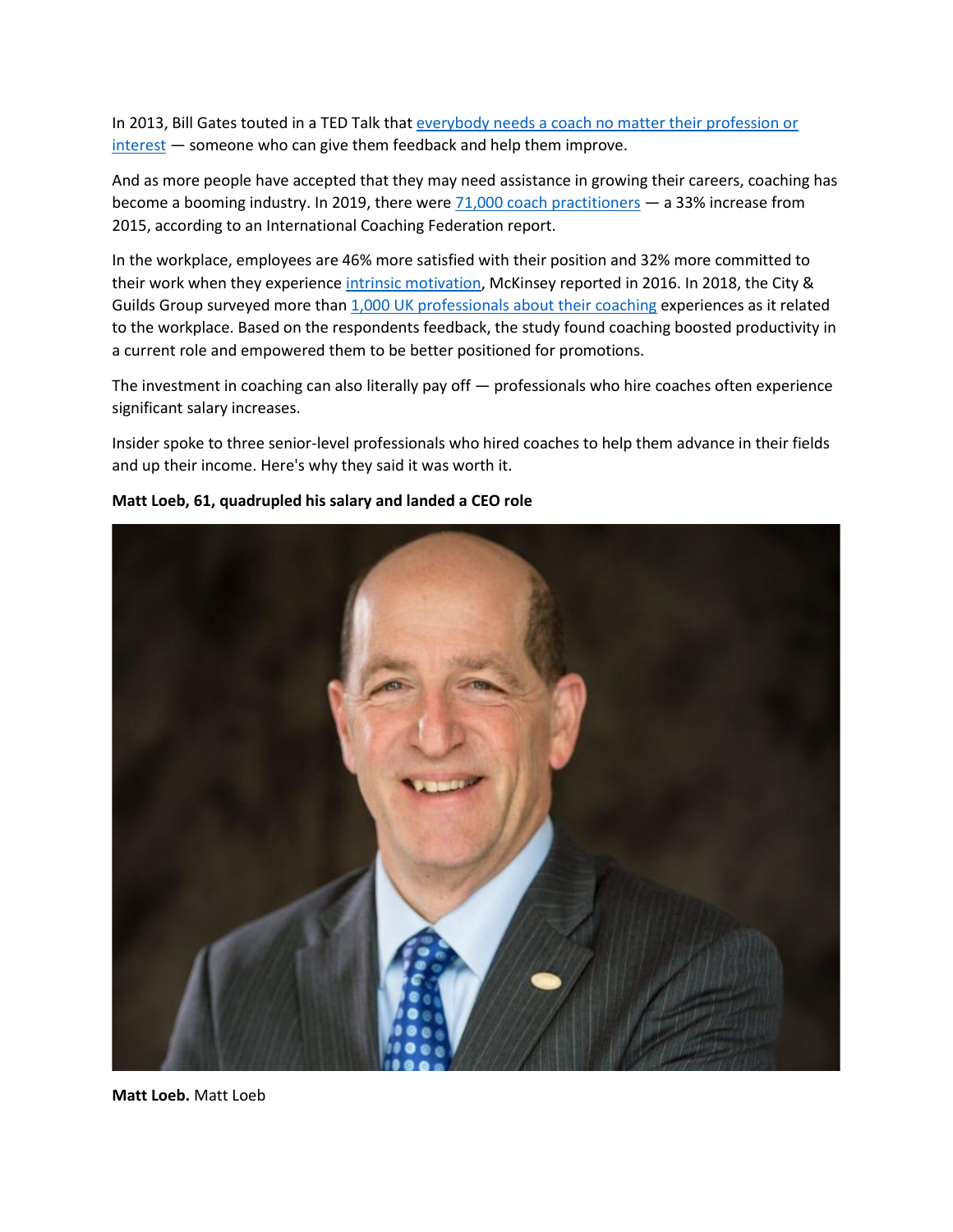Eight years ago, Matt Loeb met his first coach. His employer at the time, a tech nonprofit, had hired a coach for the entire leadership team. Loeb had been with the organization for 20 years and was generously compensated and content in his role, and figured he would stay through retirement.

But, when he met with the coach to talk through the [360-feedback](https://www.custominsight.com/360-degree-feedback/what-is-360-degree-feedback.asp) he'd received from his team, "he started asking me questions that brought me to the realization that I needed to talk about my future," he told Insider.

Loeb was living in New Jersey at the time and signed a contract to arrange for formal coaching with a Dallas, Texas-based coach. The agreement included details as to how often they'd meet (for an hour every two weeks, although Loeb said his sessions sometimes extended to 75 minutes) and the format for their sessions.

When the coach asked him, "What makes you happy?" Loeb said he was caught off guard.

"It was an 'aha' moment for me," he added. "I knew I was a happy person, but I didn't know why and how that connected to my career."

He eventually realized he wanted a position where he could affect more impact. However, he was uncomfortable with and lacked the confidence to change. Regular coaching helped him break through the discomfort with uncertainty and commit to taking action.

The result: He landed a [CEO position at another organization](https://www.excelsior.edu/about/leadership/trustees/matt-loeb/) in 2014, where he quadrupled his salary and increased the business' annual top-line revenues from \$43 million to \$76 million.

In 2019, he decided it was time for another change and launched his own coaching practice, [Optimal](https://www.linkedin.com/in/mattloeb/)  [Performance Seekers, LLC,](https://www.linkedin.com/in/mattloeb/) to help others experience the same transformational benefits of coaching he had.

"The fact that my salary went up was a derivative benefit," he said. "The real 'aha' was recognizing that I could move from number two to one and that I could have more influence over leading a group to achieve something impactful and beneficial to the whole of society."

Loeb said finding the right coach for you comes down to chemistry. "Look for somebody with whom you feel comfortable," he said. "Make sure the person makes you feel secure sharing what is inside you and the emotion you're feeling."

**Adam Fry-Pierce received a strong performance review and a new, higher-paying job**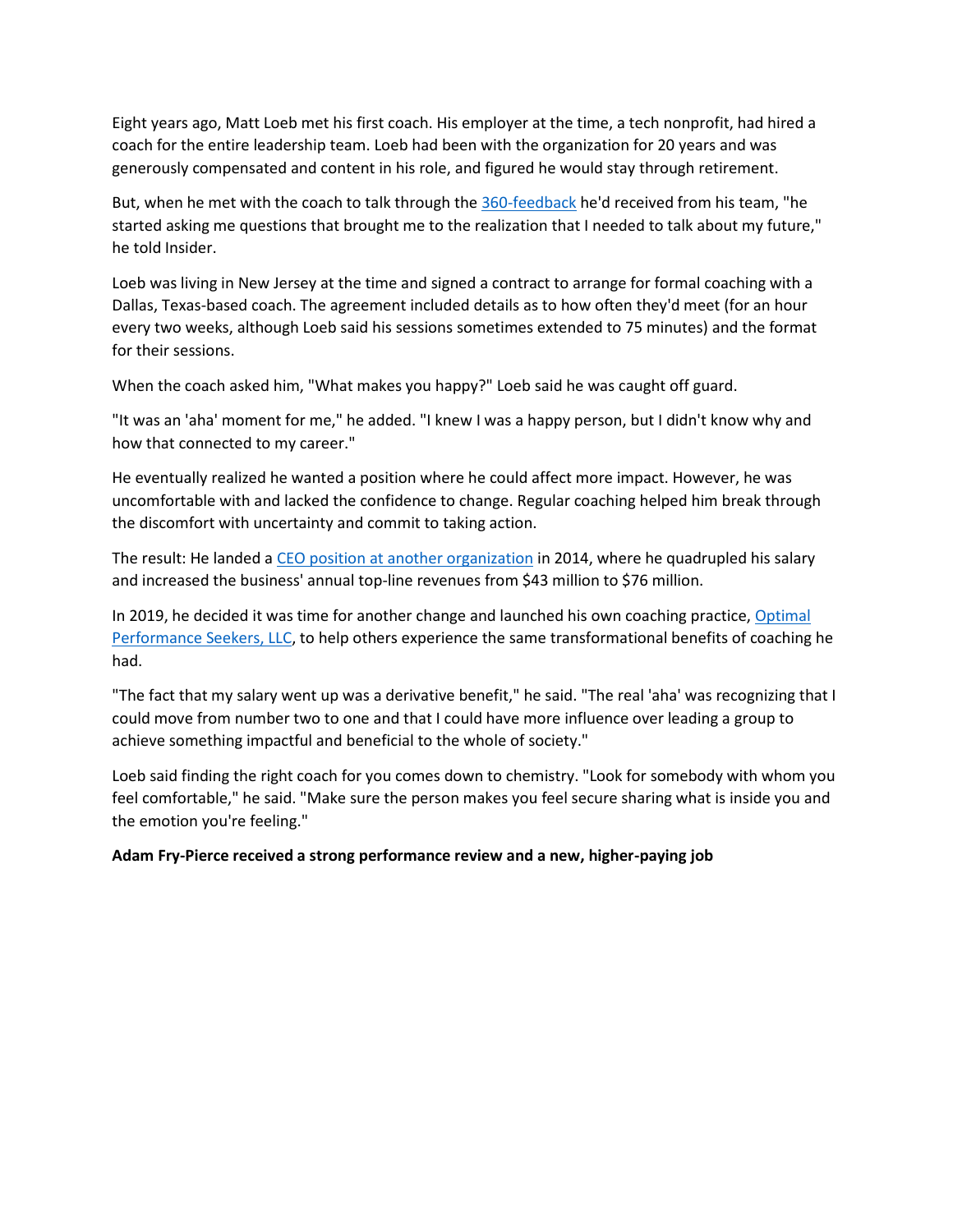

Adam Fry-Pierce. Adam Fry-Pierce

Adam Fry-Pierce, who's in his 30s, felt constrained by the dissonance between his corporate life and who he was as a person.

At the office, where he was the senior director of customer experience for InVision, a SaaS platform company, he was all business. At home, he described himself as goofy and fun-loving.

In 2019, he began following Michael Lewis's podcast ["Against the Rules,](https://atrpodcast.com/episodes)" and after hearing episodes that talked about the power of coaching convinced himself that he too could benefit from investing in a coach.

"So many of us feel like we have to wear masks in our corporate life," he said. "I realized there was nothing wrong with who I was, which allowed me to be more authentic in the workplace."

In 2020, he decided to hire a coach to help him work through the dissonance.

One of his biggest breakthroughs through their weekly phone calls, he said, was becoming comfortable with silence. Instead of talking to talk, his coach helped him see how asking questions, being curious, and getting used to pauses could improve his interactions with colleagues.

"There was a clear difference in my reviews around communication skills," he said. "They were always ranked good but never excellent. After coaching, they went to excellent. I felt a lot more confident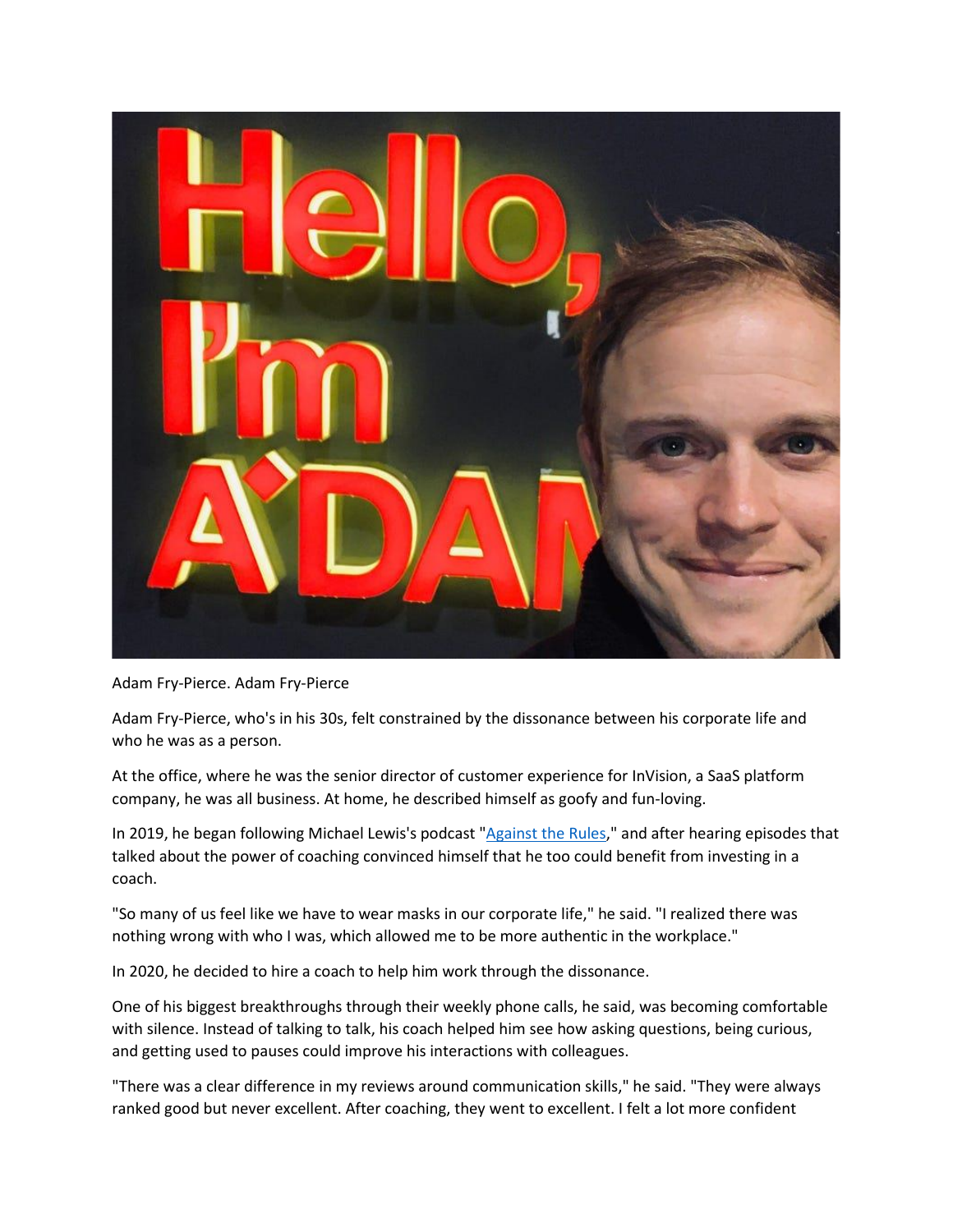about how I was showing up and it changed every aspect of how I interacted with others. I also learned how to be okay with people's expectations of me being different than who I am."

Before hiring a coach, Fry-Pierce was uncertain about his career path. Through the sessions, he discovered his strategic "North Star." As a result, in March 2021, he landed a new job as head of design operations at DocuSign, which also brought a 30% pay increase.

"Coaching is so vulnerable," Fry-Pierce said. "You have to trust the person 100%."



## **David Nelson, 42, was promoted and doubled his salary**

David Nelson. David Nelson

David Nelson works with three coaches — a personal career coach, a work-sponsored corporate coach, and a colleague who specializes in executive coaching.

Each session lasts 50 to 60 minutes, he said, and takes place over [Zoom](https://www.businessinsider.com/what-is-zoom-guide) — he meets with his corporate coach monthly and the other two on an ad-hoc basis, which tends to be every 60 days.

Nelson decided to get his first coach in 2019, he said, after having his job eliminated because of an internal political battle over two competing products.

It became clear as he met with his coach there was one trait holding him back: He lacked the personal discipline to keep emotion from influencing logic. Coaching helped him see things in a more objective way.